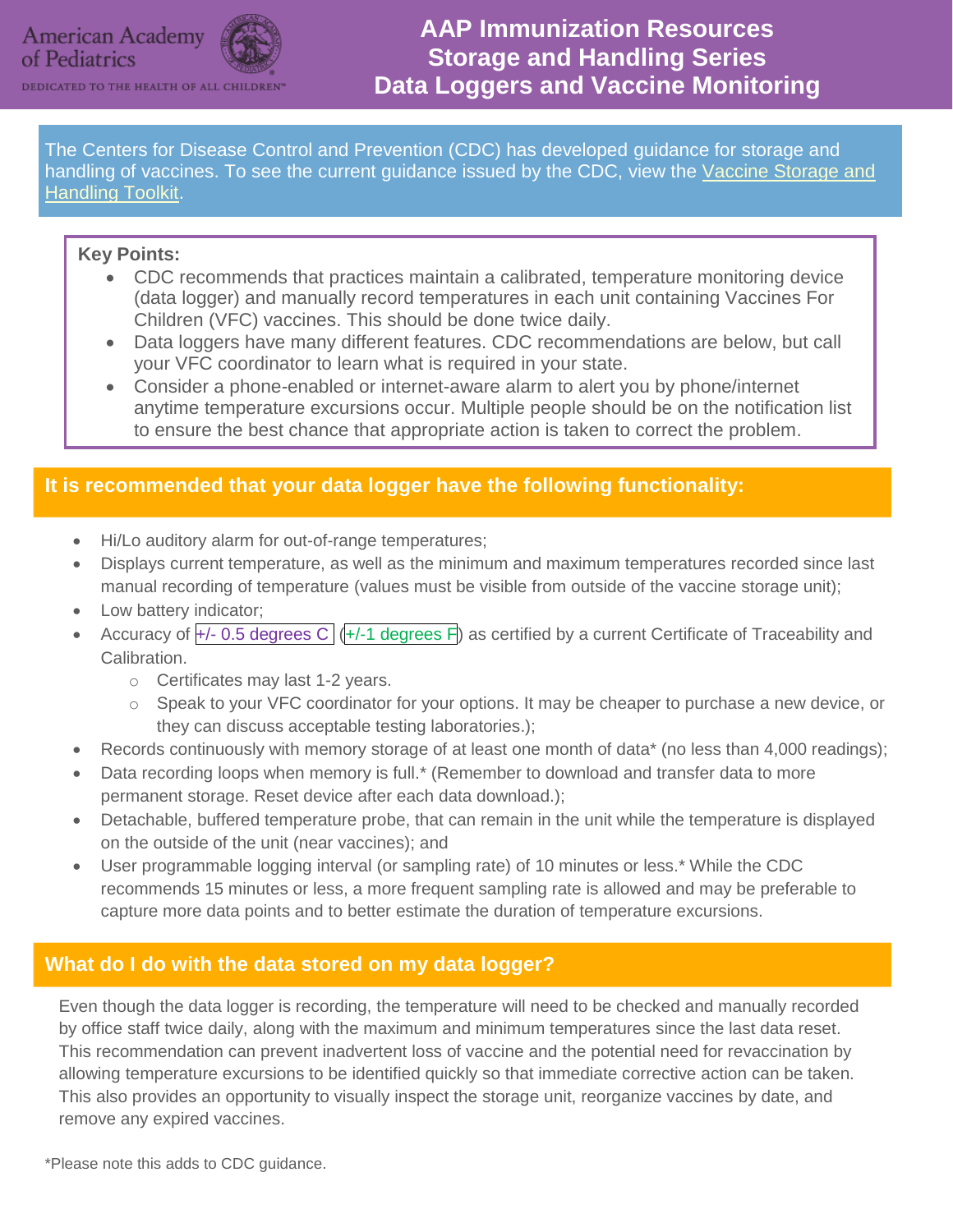

Data logger temperature data should be downloaded, reviewed weekly, and stored for at least 3 years. Documentation of known excursions or thermometer malfunctions should be recorded along with the temperature data and should include corrective actions taken to address the excursions. Software will likely be needed in order to view the stored data. Many data loggers are sold with software included, but some are sold separately. You must be able to review historical data.

# **What else do I need to consider?**

- **Contact your VFC Program to determine their requirements** The CDC has published recommendations for the local VFC Awardees who administer the VFC program to pediatricians. Being familiar with the CDC published recommendations will help pediatricians anticipate new requirements – but it is the requirements of the pediatrician's individual VFC program that must be followed per VFC contracts.
- **Alerts/Alarm phone-dialer** (alerts through landline, text, e-mail and/or mobile phone) A phone-dialer is able to alert you to a temperature excursion during which no one is in the office to hear the local alarm. This allows someone to correct the problem in time to prevent the loss of vaccine. No single notification method works best in all situations – sometimes you may need a combination of methods. Understand the likely outages (eg, local and regional power failure, local and regional internet service, local and regional phone/cellular/Voice over Internet Protocol) that you may experience and realize the notification system can fail under such adverse conditions. Your office should have a plan in place for vaccine storage and transport during emergencies. Please see the AAP Vaccine Storage and [Handling Disaster Planning](https://www.aap.org/en-us/Documents/immunization_disasterplanning.pdf) resource.
	- o Equipment failure, door left open: This is by far the most common occurrence about which to be notified. As mentioned above, your data logger should have an alarm for temperatures exceeding either the high or low threshold. These alarms can notify staff who are physically near and able to respond. You may want to look for a unit that will allow you to program or specify a short/minimal delay before the alarm rings. This will allow you to avoid notification during routine inventory maintenance.
	- $\circ$  Off-site notification: This type of notification can be used after office hours to reach one or more staff responsible for immunizations. Each office should have at least one staff immunization champion – a nurse or medical assistant who takes responsibility for and performs regular vaccine management tasks – and one physician who oversees immunizations. These staff members can be alerted via phone call, e-mail, or text. The best devices require a response from the person notified – a return text or acknowledgement code entered via the phone – and will continue to dial staff members until the acknowledgement is received.
	- Power outages: Although the phone-dialer may have its own battery, the phone service going to the dialer may fail.
		- Local power failure (circuit breaker, single building outage) can disable most phone systems unless they have battery backup or a generator. A standard "land line," tied directly to the dialer (does not go through an office phone system) is the most reliable and does not require a power source. Cellular service is also quite reliable and has the advantage of texting and/or voice-calling. E-mail notification, cable phone service, and Voice over Internet Protocol phone systems require internet service which may also be dysfunctional in the building, as modems, routers, switches, and servers all need power to be working. Service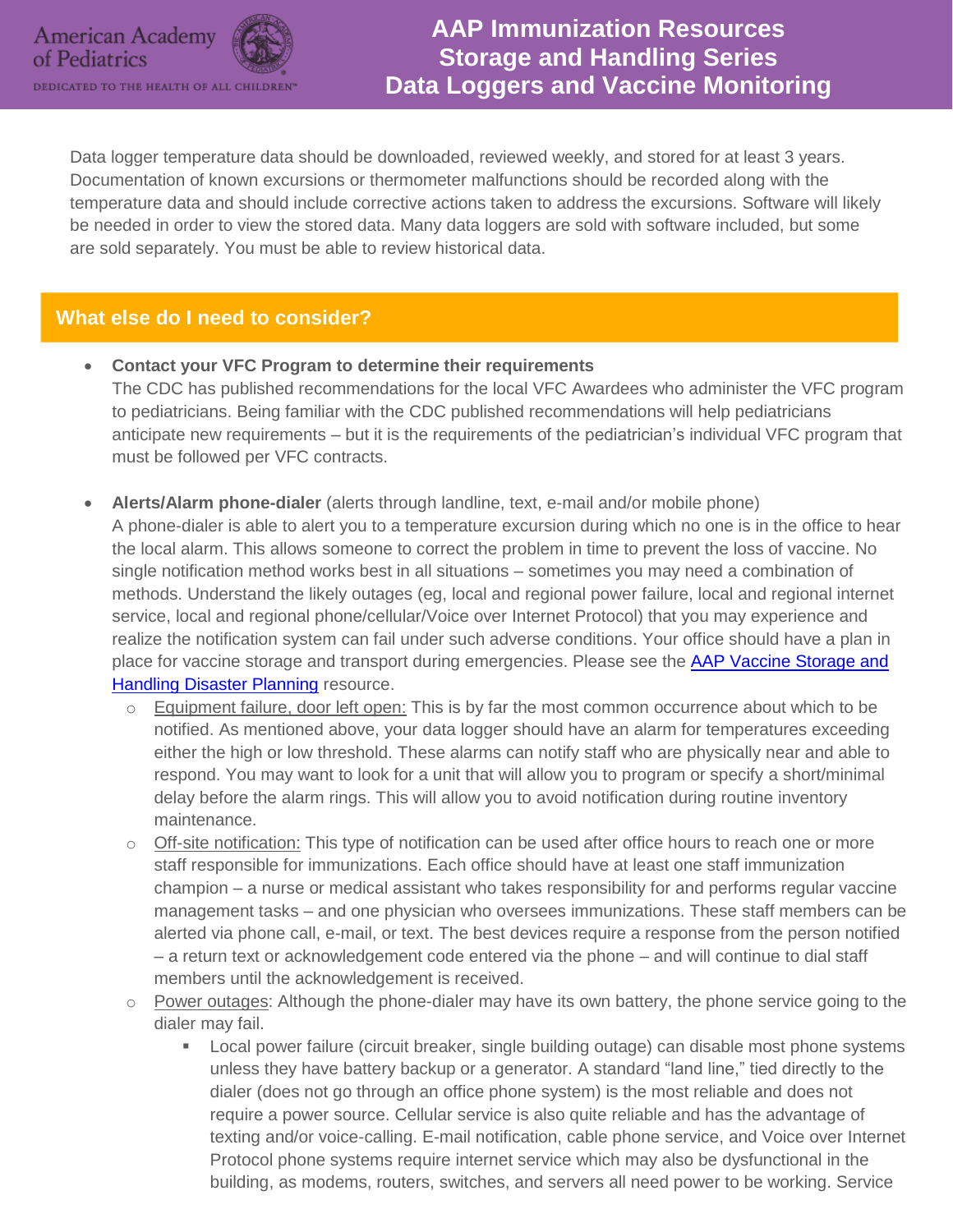can also be lost in the immediate area, thus rendering these methods less dependable. Some internet devices constantly notify send notifications to an offsite device. If these notifications stop (for example in the case of a power outages), the offsite device will begin calling staff members. This method works even if total power failure occurs.

 Regional power failure (natural disasters, foods, hurricane, snow storm, large-scale grid failure) can make notification more difficult since the infrastructure can be compromised. Usually a responsible staff can be aware of such events and should physically go to the site to inspect. Understand the likely outages (local and regional power failure, local and regional internet service, local and regional phone/cellular/VOIP) that you may experience and realize the notification system can fail under such adverse conditions.

#### **A back-up thermometer**

 $\circ$  Have a back-up thermometer to use if/when your primary unit is being tested for calibration. It may be more cost-effective to purchase a new thermometer than to maintain 2 with updated certifications of calibration.

#### **A unit with a continuous-tracking feature**

 $\circ$  Older thermometers may directly record the unit's temperature onto a circular piece of graph paper. These have been totally replaced by electronic versions and should not be used. (**Please note: use of continuous tracking with a data logger does not preclude you from manually recording the temperature twice daily!).** 

#### **Vaccine Insurance**

- $\circ$  When private-purchase vaccine expires or is destroyed by temperature excursions, the manufacturer may take back non-influenza vaccine and exchange all for new vaccine. Replacement is not an option if the vaccine is physically destroyed (fire) or in case of theft. Returning vaccine is not currently an option for doses purchased through the CDC VFC contract and given to practices. Practice owners may be financially responsible for all VFC vaccine spoilage. Follow state VFC program guidance on returning vaccine. The degree of VFC financial risk is determined by the local VFC program, not the CDC. Contact your local VFC program to determine your financial risk when storing VFC vaccine. Practices with excellent storage programs may be excused from financial responsibility for events beyond their reasonable control.
- o Insurance is an option for both private-purchase and VFC vaccine. As with any insurance policy, be very sure you understand exactly what is and is not covered - write the insurance agent asking: "Please give me a list in writing as to what losses you **will not** cover."

#### **Spare refrigerator and transport containers**

- $\circ$  Consider placing a spare thermometer (with a buffered probe) in your employee or break-room refrigerator and maintain/monitor that refrigerator between 2°C and 8°C (36° F and 46°F) just like you would a vaccine refrigerator. That way if you have an unexpected equipment failure, you can remove all food and have a readily available refrigerator that you know is capable of storing the vaccine at the appropriate temperature.
- Have coolers capable of safely transporting your vaccine to an alternate refrigerator in case of power failure stored in your building. Conditioned frozen water bottles make excellent coolant for transport of refrigerated vaccine and should be on hand at all times. (See [CDC Packing Vaccines](http://www.cdc.gov/vaccines/hcp/admin/storage/downloads/emergency-transport.pdf)  [for Transport during Emergencies\)](http://www.cdc.gov/vaccines/hcp/admin/storage/downloads/emergency-transport.pdf).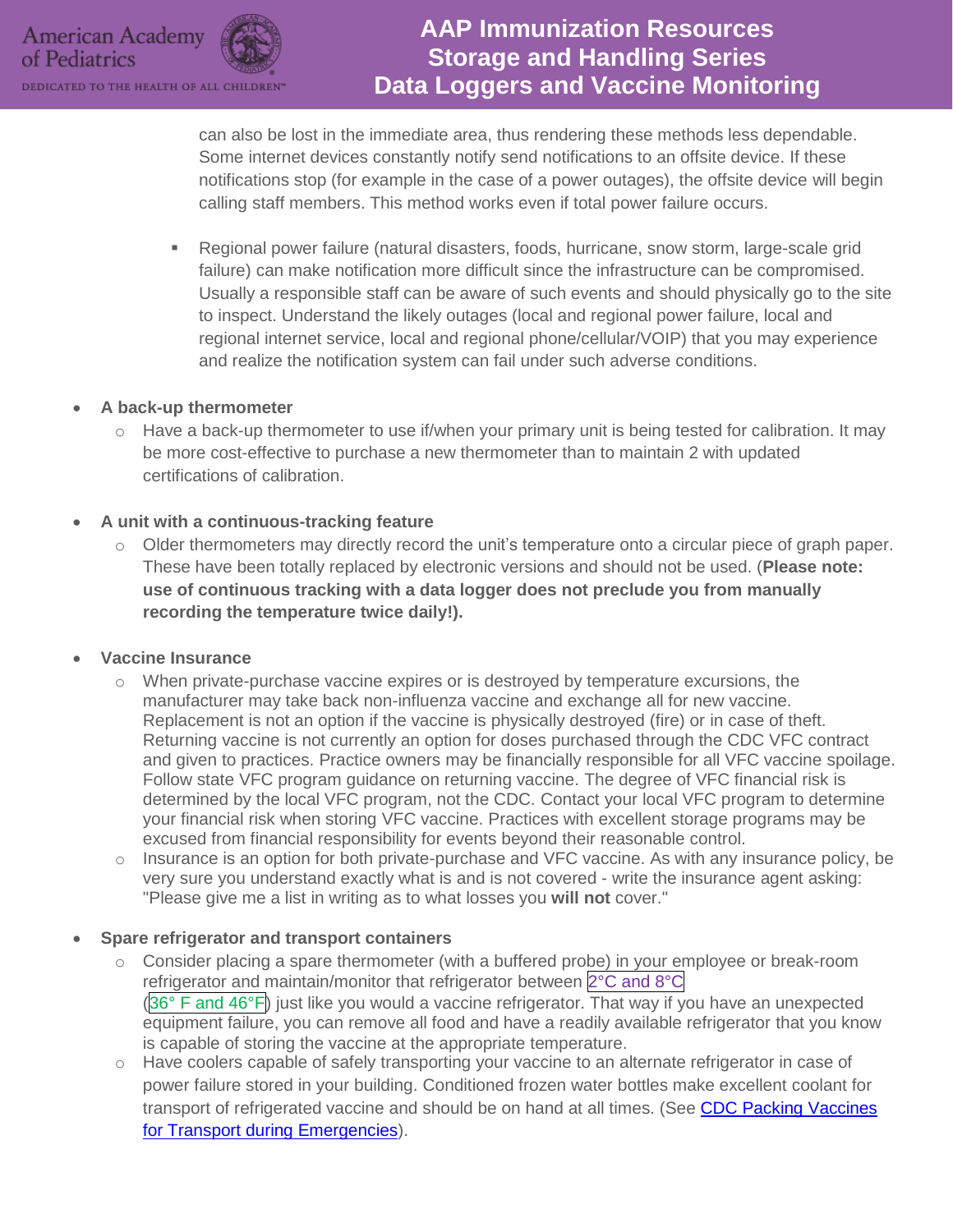

DEDICATED TO THE HEALTH OF ALL CHILDREN

## **Electrical backup for refrigerators**

- $\circ$  Although battery backups are appropriate for computers to help deal with minor power outages, battery backups are NEVER appropriate for refrigerators. Refrigerator compressors draw too much current for battery backup devices and will likely fail. If the power returns in a few moments, the device will remain "off" and so will the refrigerator.
- $\circ$  In areas at risk for power outages, propane or natural gas emergency generators are appropriate. They must have automatic start and be professionally installed by an electrician.
- $\circ$  Gasoline and diesel fuel are not appropriate fuels for emergency refrigerators because they age quickly.
- $\circ$  Be aware that refrigerators can exceed  $8^{\circ}C$  (46°F) in about 3 hours of no power at room temperature.
- **How do you determine if the refrigerator is failing or the data logger is wrong?**
	- $\circ$  To check the accuracy of a data logger, you can do an Ice Melting Point Test. Watch this [demonstration.](http://www.youtube.com/watch?v=KYOJayWqB3g&noredirect=1)
	- $\circ$  An easy method is to purchase a soup thermos, fill with more ice than water, and place the certified probe into the water + ice while in the refrigerator. If, after 10 minutes, the thermometer reads within  $+/-$  0.5° of 0°C ( $+/-1$ ° of 32°F) and holds that range for another 10 minutes, then the thermometer passed and demonstrated that it is accurate. If it fails, it should be replaced.
	- Refrigerators can slowly decline in function. If you find that you are turning the thermostat colder and colder to maintain

5°C (41°Fyou should replace the refrigerator immediately.

- o View the [Immunization Action Coalition Resources](http://www.immunize.org/clinic/storage-handling.asp) for documenting and correcting any unacceptable vaccine storage event.
- $\circ$  If testing shows the device is reporting inaccurate temperature do not try to adjust it, replace the temperature monitoring device.

## **How do you place a data logger in a refrigerator?**

- $\circ$  The data loggers with a removable temperature probe usually have a wire leading to the probe. There are some that function wirelessly, but most use a wire. Purpose-built (vaccine/medical) refrigerators often have a plug that covers a hole through the side or rear wall of the unit designed to feed the probe wire into the unit without gapping the door.
- o If the storage unit has no port, the probe should enter through the door opening on the hinge side high in the top corner. The seals are sensitive to gaps caused by the monitor wire and frost will build up in freezers due to the gap allowing moist air to enter. This can be reduced by tightly taping the wire in the door frame with thin clear packing tape for a good seal.
- $\circ$  Place the probe in glycol in the center of the refrigerator with several loops of extra wire. That will allow you to move it throughout the vaccine storage area to verify that the entire refrigerator is kept at the temperature appropriate for vaccines.

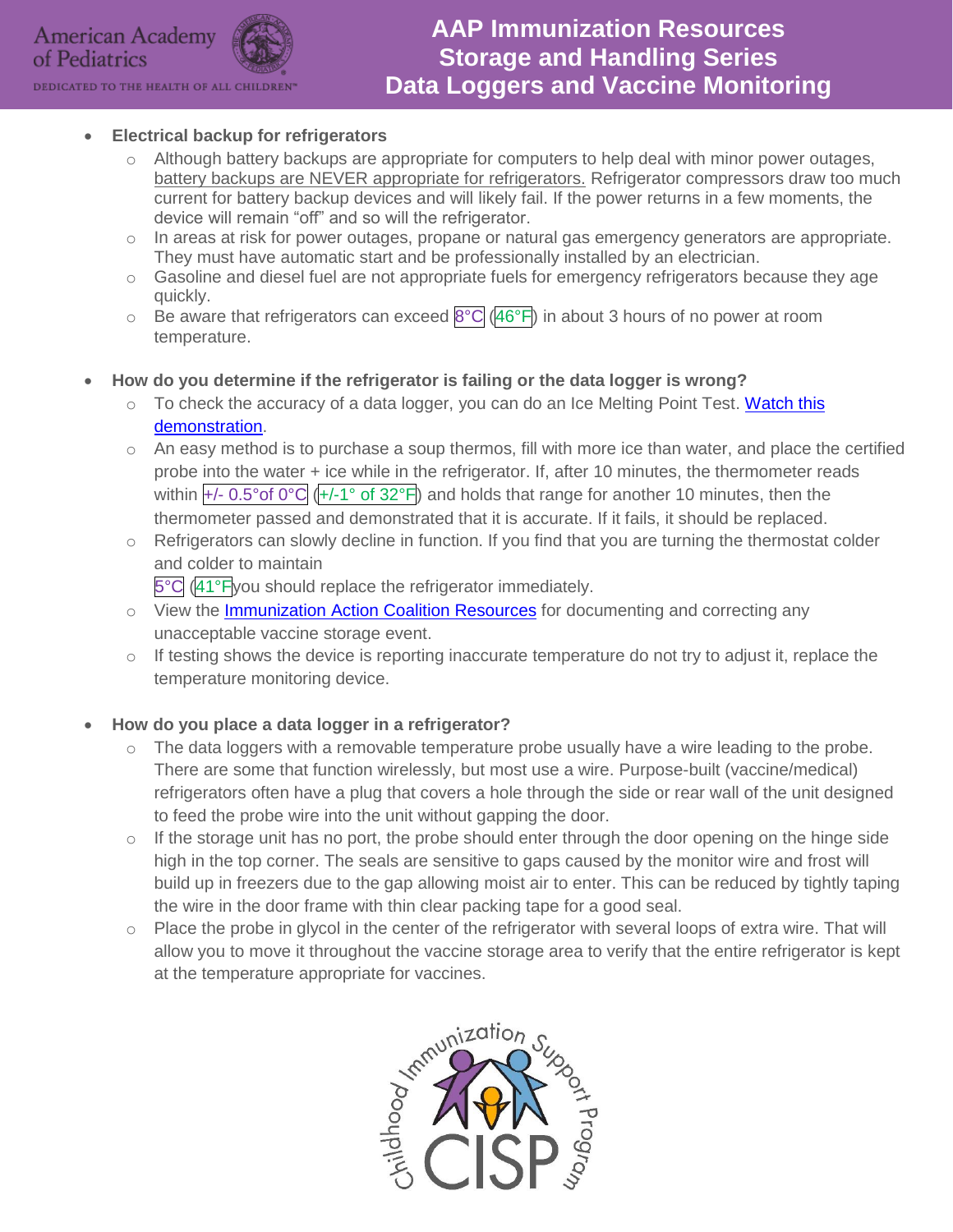

Special thanks to the Oregon Immunization Program for sharing material from their 2012 Thermometer Guide!

Please note that the American Academy of Pediatrics cannot endorse or recommend specific products or brands. This guide is only meant to aid you in your selection of vaccine storage equipment. The terms and conditions related to your purchase are between you and the vendor.

While we attempt to keep this document updated, model numbers, styles, and features change often. Before making your final decision, contact the manufacturer/vendor for up-to-date pricing and specifications, and check with your VFC coordinator to verify a product meets their requirements.

## **Data logger manufacturers and distributors:**

| Accsense                        | http://www.accsense.com/p p a102.html                             |
|---------------------------------|-------------------------------------------------------------------|
| <b>Berlinger</b>                | http://www.berlinger.com/en/temperature-monitoring/products-      |
|                                 | hardware/data-loggers/                                            |
| <b>Control Solutions Inc.</b>   | www.vfcdataloggers.com                                            |
| <b>Dickson</b>                  | http://www.dicksondata.com/products/find/data-logger              |
| <b>DeltaTrak</b>                | http://www.deltatrak.com/product/381-flashlink-certified-vaccine- |
|                                 | usb-pdf-data-logger-model-40527                                   |
| <b>Lascar Electronics</b>       | http://www.lascarelectronics.com/data-logger/                     |
| Onset (Hobo)                    | http://www.onsetcomp.com/                                         |
| SensoScientific                 | http://www.sensoscientific.com/vaccine-vfc/                       |
| <b>T&amp;D Corporation</b>      | http://www.tandd.com/#fragment-1                                  |
| <b>Temperature Guard</b>        | http://temperatureguard.com/                                      |
| Temperature@lert                | http://www.temperaturealert.com/Temperature-Alarm.aspx            |
| <b>Tip Temperature Products</b> | www.tiptemp.com                                                   |

## **Alarm phone-dialer manufacturers:**

| <b>Dickson</b>                  | http://www.dicksondata.com/                            |
|---------------------------------|--------------------------------------------------------|
| <b>DeltaTrak</b>                | http://www.deltatrak.com/flashtrak-wrm#specifications  |
| Sensaphone                      | http://www.sensaphone.com                              |
| <b>Temperature Guard</b>        | http://temperatureguard.com/                           |
| <b>United Security Products</b> | http://www.unitedsecurity.com/                         |
| Temperature@lert                | http://www.temperaturealert.com/Temperature-Alarm.aspx |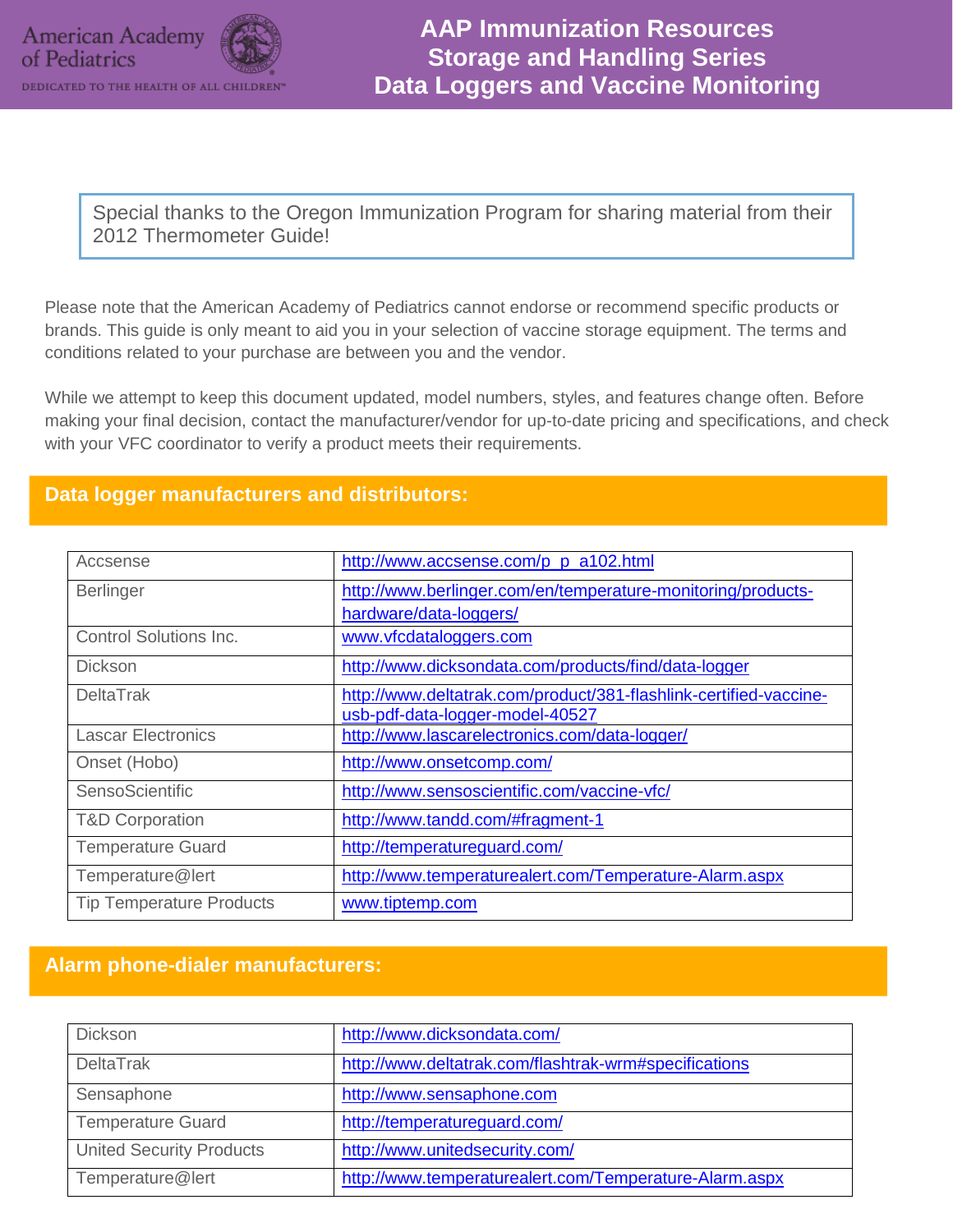In order to be assured your data logger meets all desired specifications, you may want to discuss them with your vendor. Below is a list of questions to ask your vendor to help you understand all the functions of a data logger. You may use the chart on the next page to fill-in information and compare models.

# **Questions to ask about desired specifications:**

- Does this data logger display the current, minimum, and maximum temperature? Is the display outside of the vaccine storage unit (refrigerator or freezer) where it can be easily accessed?
- Does the unit have an alarm that will alert the user if temperature exceeds the high/low thresholds?
- Does the unit have a reset button that clears the minimum and maximum temperatures since the last clearing?
- Does the unit have a low battery indicator?
- Does the unit have one or more detachable temperature probe(s) in glycol or suitable temperature buffer?
- Does the temperature probe and unit measure accurately, within  $H$  0.5°C ( $H$ -1°F and come with a Certificate of Traceability and Calibration?
- Can it record at least a month worth of readings at a 10 minute sample rate?
- Does this unit loop data (record over the oldest data) when memory is full?
- Is the logging interval customizable? At what intervals can this device record?

## **Questions to ask about additional features:**

- Can this unit connect more than one probe?
- Can this unit transmit data wirelessly?
- Is a power cord available?
	- o If not, does the battery last at least 1 year?
	- o How long does the battery last?
	- o Is the battery replaceable?
- Is software included or available for separate purchase? (If separate, considering purchasing to access your stored data).
- What are the system requirements for the software?
- Can this unit place phone calls (landline and mobile), send text messages, and/or send e-mail messages to several numbers and addresses if it detects a temperature excursion?
	- $\circ$  If so, can a user query the monitor for additional readings while traveling to the office? (If it "recovers" as in a power outage, you want to be able to return home).